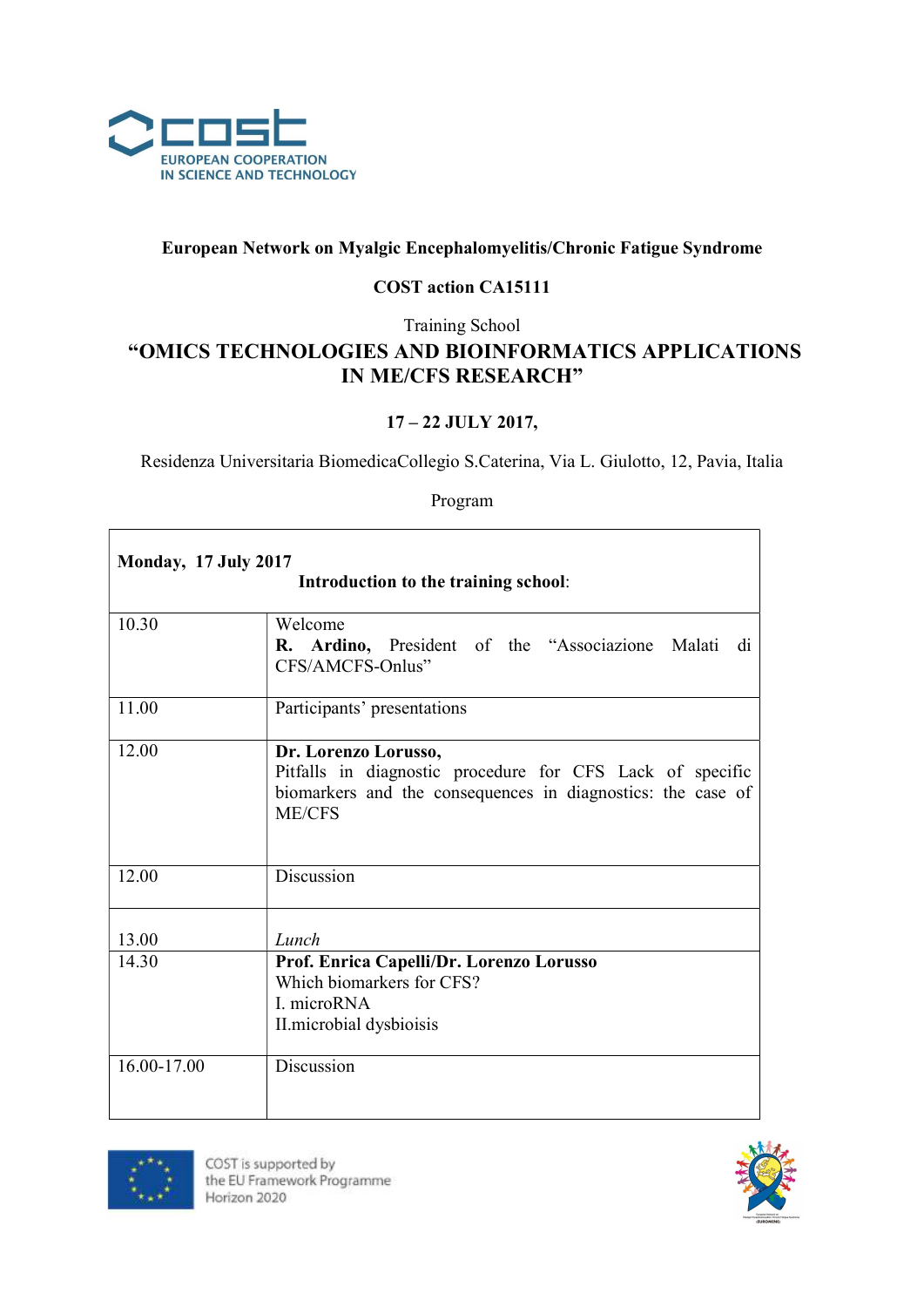

| Tuesday, 18 July 2017                                |                                                                                                                                                                    |  |
|------------------------------------------------------|--------------------------------------------------------------------------------------------------------------------------------------------------------------------|--|
| Gene expression and miRNA                            |                                                                                                                                                                    |  |
| 9.00                                                 | Prof. Enrica Capelli<br>Micro RNA sequencing and quantitation: which samples, which<br>technological approaches?                                                   |  |
| 11.00                                                | Laboratory practical activities: RNA extraction (sample,<br>methods, yields, quality check, sequencing flow chart)                                                 |  |
| 13.00                                                | Lunch                                                                                                                                                              |  |
| 14.30-17.30                                          | <b>Prof. Simone Marini</b><br>Bioinformatics of miRNA sequence data<br><b>I.miRNA</b> annotation<br>II. Identification of new miRNA<br>III. Statistical evaluation |  |
| Wednesday, 19 July 2017<br><b>Analysis of miRNAs</b> |                                                                                                                                                                    |  |
| 9.00                                                 | miRNA Laboratory practice activities: miRNA expression tests<br>(type of tests, technologies)                                                                      |  |
| 11.00                                                | Discussion                                                                                                                                                         |  |
| 13.00                                                | Lunch                                                                                                                                                              |  |
| 14.30                                                | Laboratory practice activities: miRNA in biological fluids                                                                                                         |  |
| 16.00                                                | Discussion                                                                                                                                                         |  |
| Thursday, 20 July 2017<br><b>Analysis of miRNAs</b>  |                                                                                                                                                                    |  |
| 9.00                                                 | Prof. Enrica Capelli/Dr. Valeria D'Argenio<br>miRNA libraries and sequencing procedures                                                                            |  |
| 11.00                                                | Prof. Enrica Capelli<br>DNA extraction (type of sample, technologies, strategies,<br>metagenomics approaches)                                                      |  |
| 13.00                                                | Lunch                                                                                                                                                              |  |